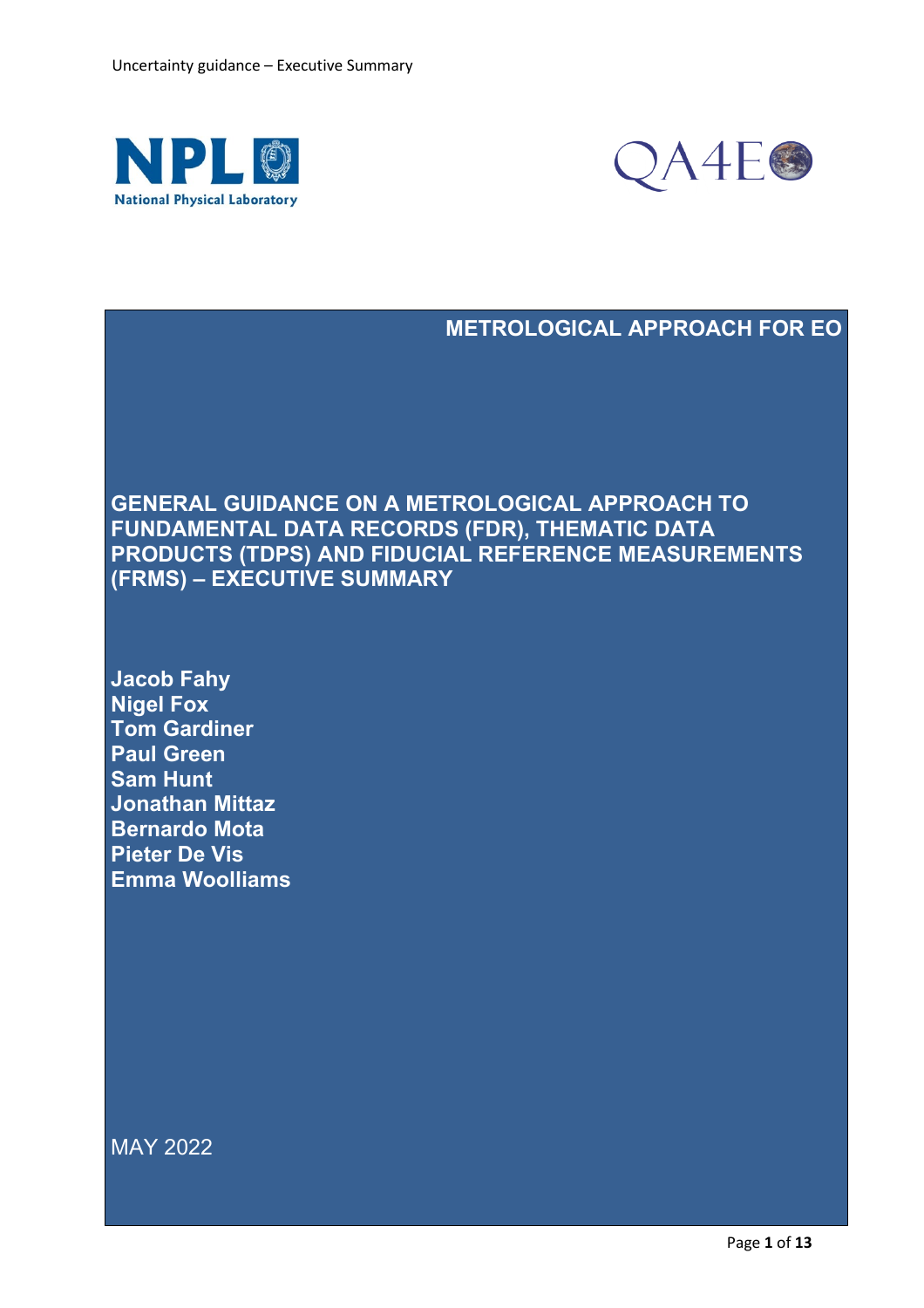General guidance on a metrological approach to fundamental data records (FDR), thematic data products (TDP) and fiducial reference measurements (FRM) – Executive Summary

> Jacob Fahy Nigel Fox Tom Gardiner Paul Green Sam Hunt Jonathan Mittaz Bernardo Mota Pieter De Vis Emma Woolliams

National Physical Laboratory

Hampton Road, Teddington, Middlesex, TW11 0LW

© NPL Management Limited, 2022

Extracts from this report may be reproduced provided the source is acknowledged and the extract is not taken out of context.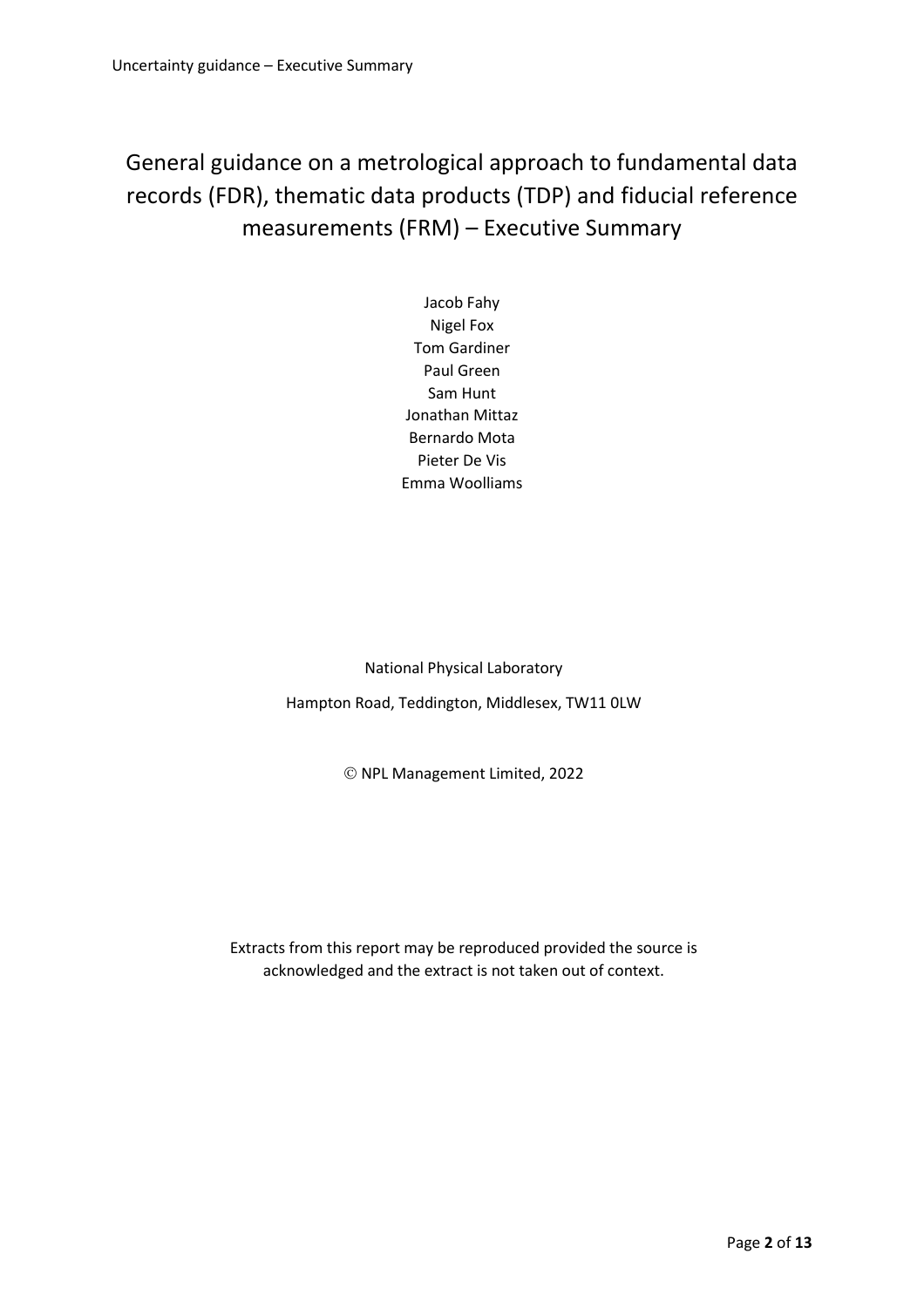### Version control

| Issue | Date    | Authors  | Reviewed by | Notes       |
|-------|---------|----------|-------------|-------------|
| $1.0$ | 19.5.22 | As above | Authors     | First issue |
|       |         |          |             |             |
|       |         |          |             |             |
|       |         |          |             |             |
|       |         |          |             |             |

# Project Acknowledgement

### **IDEAS-QAYEO**

This work was carried out in the frame of the Instrument Data quality Evaluation and Assessment Service - Quality Assurance for Earth Observation (IDEAS-QA4EO) contract funded by ESA-ESRIN (n. 4000128960/19/I-NS), and builds on the work of previous projects, [see acknowledgments.](https://qa4eo.org/about/acknowledgements.html)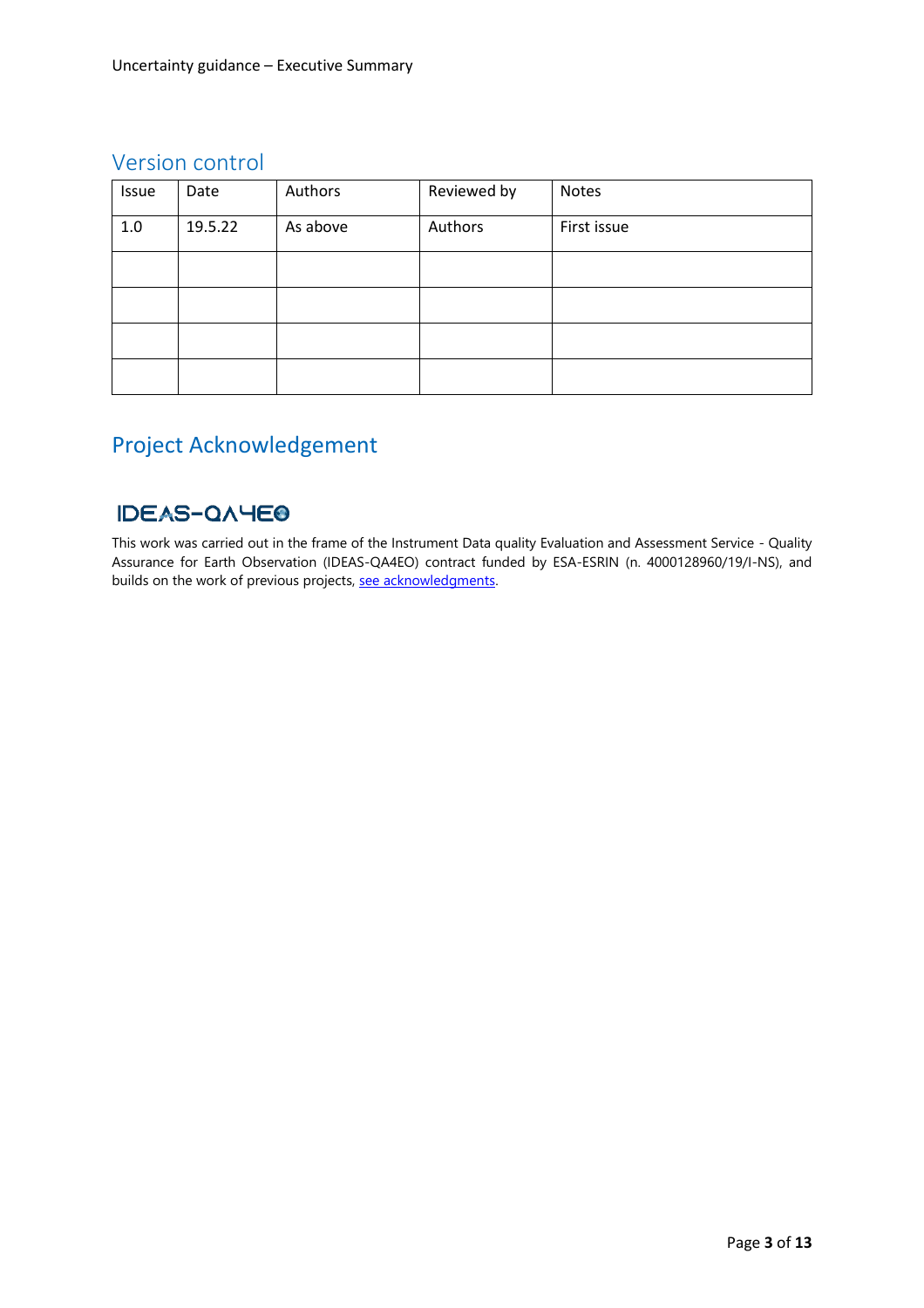# Table of contents

| $\mathbf{1}$   |     |                                                                                 |  |  |  |
|----------------|-----|---------------------------------------------------------------------------------|--|--|--|
| $\overline{2}$ |     |                                                                                 |  |  |  |
| 3              |     |                                                                                 |  |  |  |
|                | 3.1 |                                                                                 |  |  |  |
| 4              |     |                                                                                 |  |  |  |
|                | 4.1 |                                                                                 |  |  |  |
|                | 4.2 |                                                                                 |  |  |  |
|                | 4.3 |                                                                                 |  |  |  |
|                | 4.4 |                                                                                 |  |  |  |
| 5              |     |                                                                                 |  |  |  |
|                | 5.1 |                                                                                 |  |  |  |
|                | 5.2 |                                                                                 |  |  |  |
|                | 5.3 | Step 3: Evaluate each source of uncertainty and document in an effects table 12 |  |  |  |
|                | 5.4 |                                                                                 |  |  |  |
|                | 5.5 |                                                                                 |  |  |  |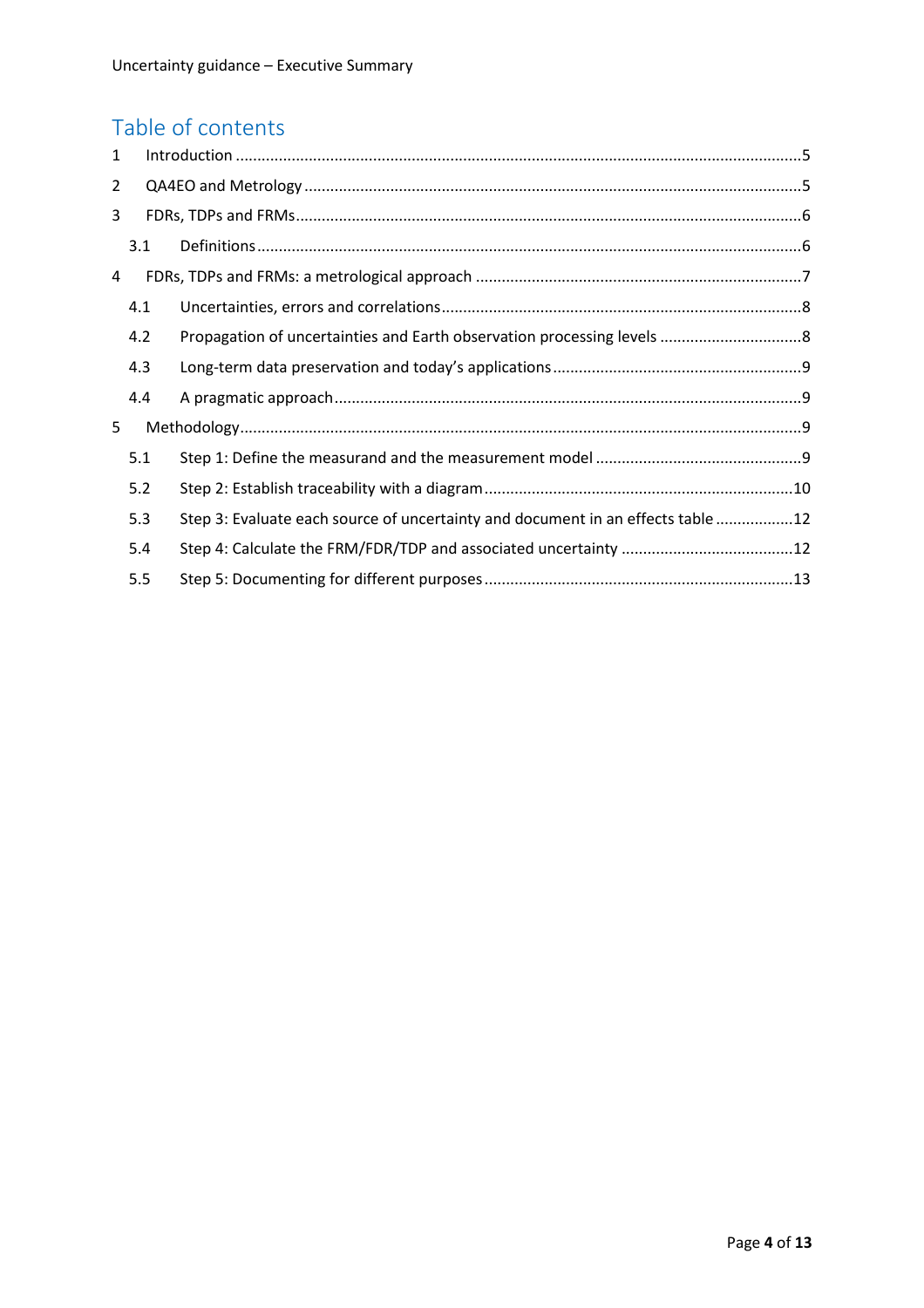# <span id="page-4-0"></span>1 Introduction

Environmental observations from space-borne, air-borne, ground-based and sea-borne measurements provide essential information about the state of the environment and how it is changing. The information derived from such observations is used by service providers, commercial organisations, public authorities, and national and international organisations to support social and economic development, and to respond to global and local challenges around natural hazards, climate and biodiversity changes, and for food, water and energy security.

The Group on Earth Observations (GEO) was set up over the first three World Summits on Sustainable Development at the start of the 21<sup>st</sup> Century. GEO's vision, given in its [2016-2025 strategy,](https://www.earthobservations.org/documents.php?smid=200) is a future wherein "decisions and actions taken for the benefit of humankind are informed by coordinated, comprehensive and sustained Earth observations" through a GEO System of Systems (GEOSS). GEOSS links the many different Earth observing systems, whether orbital or suborbital, from governments and private organisations, into a single interconnected system that facilitates the sharing of data. GEOSS ensures "that these data are accessible, of identified quality and provenance, and interoperable to support the development of tools and the delivery of information services".

The term 'interoperable' covers several concepts. Interoperable datasets can be combined and compared to obtain broader information than individual datasets. This interoperability requires that data formats are clear and based on common, well-defined concepts. It requires common geographical grids and formats. But additionally, it requires observations to be based on a common measurement scale, referenced relative to a well-understood reference. The International System of Units (SI) provides such a reference and metrological principles such as traceability to SI, documented uncertainty analysis and comparisons between different measurement references, can support the interoperability of Earth observations. It is for this reason that GEO, and its space arm, the Committee on Earth Observation Satellites (CEOS), endorsed in 2010 the Quality Assurance Framework for Earth Observation (QA4EO).

This [set of reports](https://qa4eo.org/documents.html) provide a theoretical basis and a practical guide to the implementation of the principles of QA4EO, as set out in the QA4EO guidance documents, along with case study examples of the implementation of QA4EO principles.

# <span id="page-4-1"></span>2 QA4EO and Metrology

QA4EO realises the following principle regarding Earth Observation data quality:

'It is critical that data and derived products are easily accessible in an open manner and have an associated indicator of quality traceable to reference standards (preferably SI) so users can assess suitability for their applications i.e. 'fitness for purpose'.'

QA4EO defines high level processes to achieve these objectives, such as may be achieved through well-documented procedures, participation in comparisons, and uncertainty assessments, applicable to all EO data records. Traceability requires that this quality indicator be based on 'a documented and quantifiable assessment of evidence demonstrating the level of traceability to internationally agreed (where possible SI) reference standards'. The QA4EO principle stops short of requiring SI-traceability in all circumstances, recognising that the full rigour of linkage to SI may not be viable for all applications and measurements, however, the accompanying guidelines are based on metrological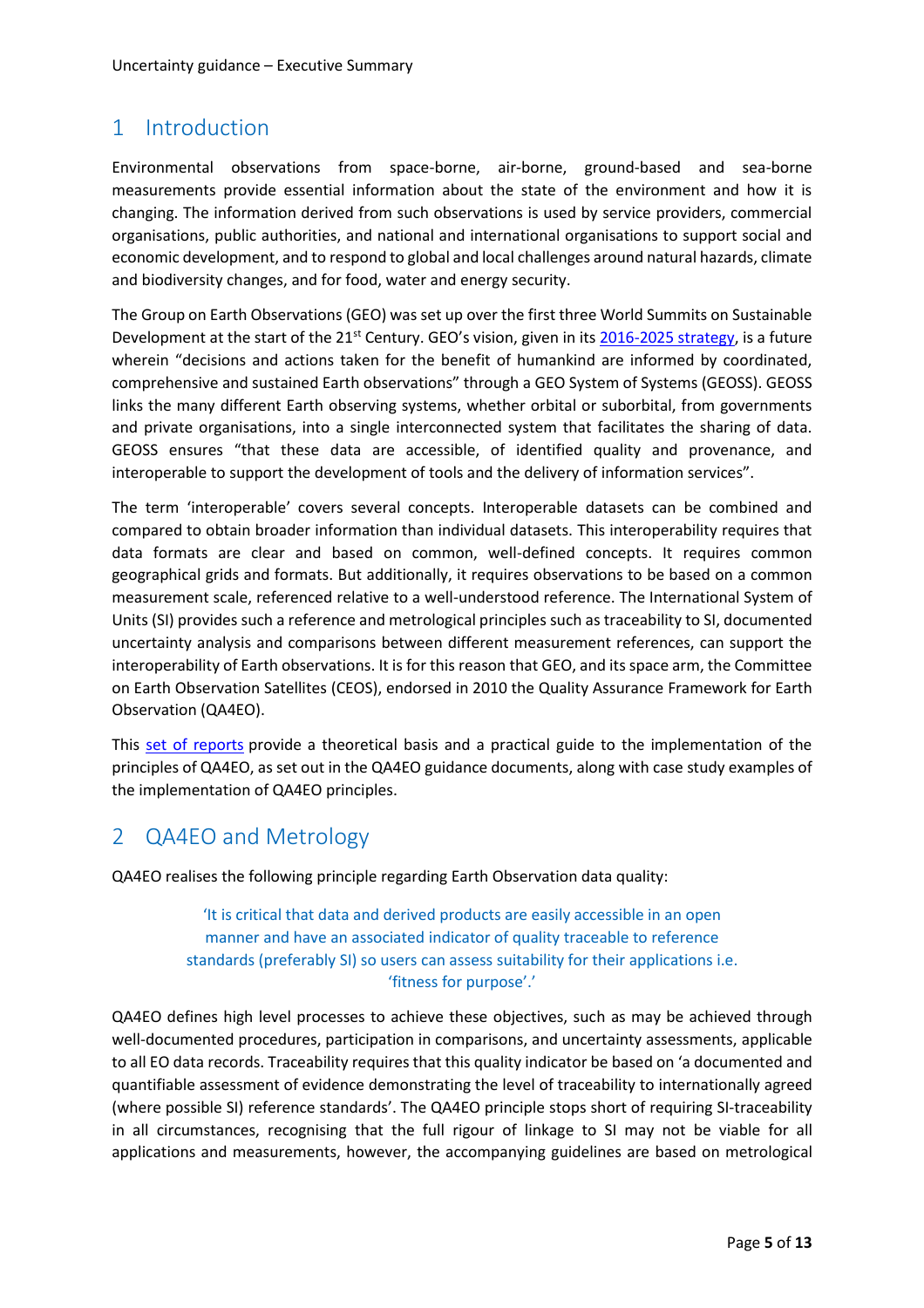concepts adapted from guidelines of the international metrology community and a metrological approach is strongly implied.

Metrology, the science of measurement, is the discipline responsible for maintaining the SI and the associated system of measurement. The SI ensures that measurements are stable over centuries and that measurement standards are equivalent worldwide. These properties are achieved through the key principles of metrological traceability: uncertainty analysis and comparison.

Since the endorsement of QA4EO, several collaborations between metrologists and the Earth observation community developed detailed examples of how these principles can be applied in practice. Such projects addressed satellite observations directly (radiometric and active sensors), higher level products derived from satellite observations, and in situ observations used to calibrate or validate satellite observations and their derived products. The projects developed tools to document traceability, to perform uncertainty analysis, and to provide summary information on data quality so users can judge fitness for purpose of a data set. A list of projects is available at [qa4eo.org/about/acknowledgements.](https://qa4eo.org/about/acknowledgements)

This set of documents describes the consolidated outcome of all these projects. It is presented here as an executive summary, as well as in greater depth in accompanying documents that outline how to apply these methods. The QA4EO website also contains case study example implementations and training material.

These documents were prepared by the National Physical Laboratory, the United Kingdom's national metrology institute, which has been involved in these different projects.

# <span id="page-5-0"></span>3 FDRs, TDPs and FRMs

#### <span id="page-5-1"></span>3.1 Definitions

The terms Fiducial Reference Measurement (FRM), Fundamental Data Record (FDR) and Thematic Data Product (TDP) were applied initially by the European Space Agency to describe metrologicallyrigorous observations of specific relevance to space-based observations. While not yet formally endorsed by a committee, these terms are increasingly being used by the broader Earth observation community. Here we present possible definitions for consideration $^1$ .

> A **fundamental data record** (FDR) is a record, of sufficient duration for its application, of uncertainty-quantified sensor observations calibrated to physical units and located in time and space, together with all ancillary and lower-level instrument data used to calibrate and locate the observations and to estimate uncertainty.

Generally, FDRs will be geolocated level 1 products. The FDR is a record of the physical quantity measured by the sensor. Although some applications in reanalyses ingest level 1 products, for many applications FDRs will be used to generate TDPs.

> A **thematic data product** (TDP) is a record, of sufficient duration for its application, of uncertainty-quantified retrieved values of a geophysical variable, along with all ancillary data used in retrieval and uncertainty estimation.

 $1$  The FDR and TDP definitions are taken from the FIDUCEO project FCDR and CDR definitions, which were discussed and refined at a workshop. The FRM definition comes from the ESA website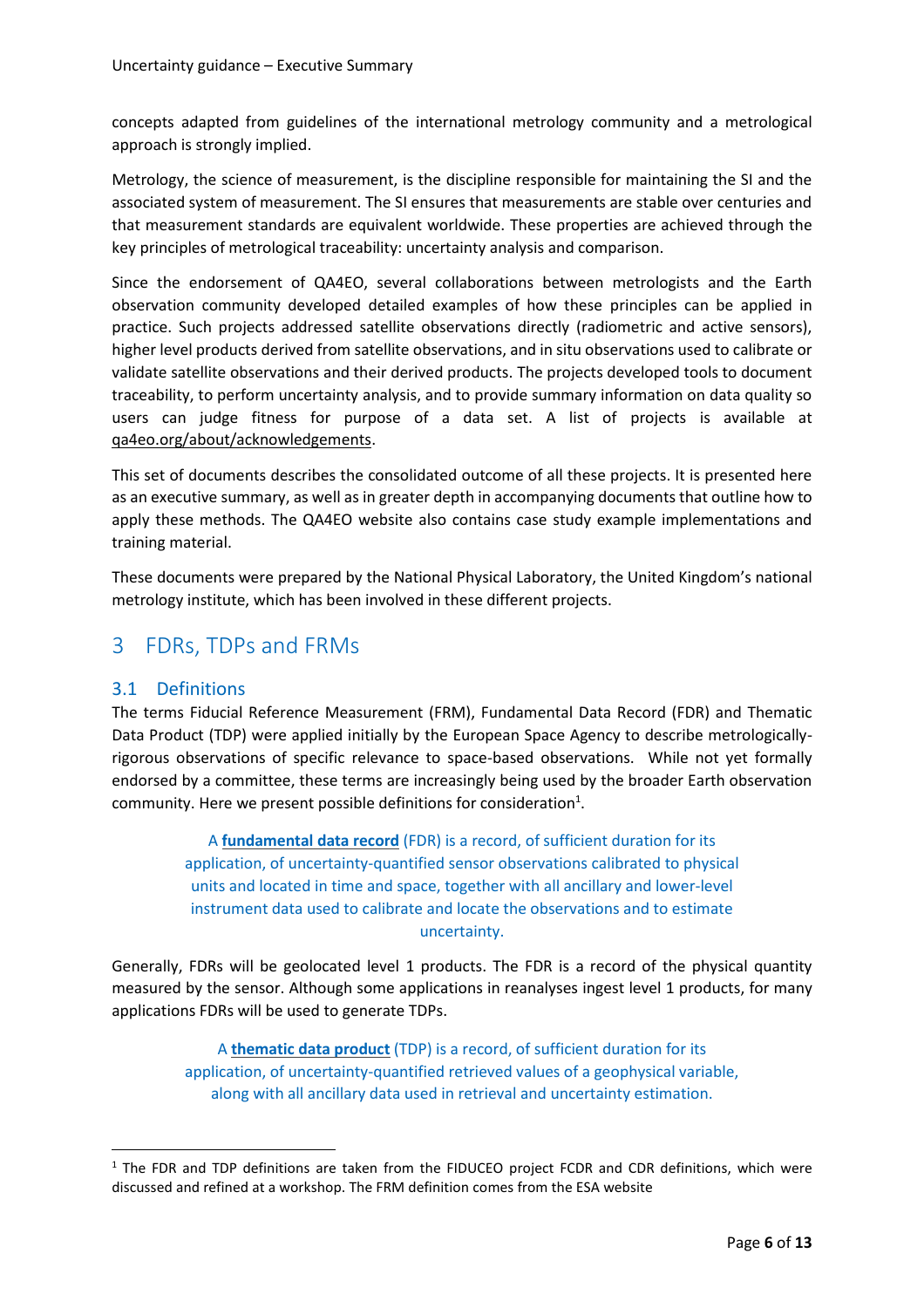TDPs are higher level products that have been processed from FDRs, through algorithms which also often combine information from another FDR (e.g. from other satellite sensors) or from external information (such as reanalysis models).

**Fiducial reference measurements** (FRMs) are a suite of independent, fully characterised, and traceable sub-orbital measurements that follow the guidelines outlined by the GEO/CEOS Quality Assurance framework for Earth Observation (QA4EO) and have value for space-based observations.

Thus, FRMs are the quality-assured in situ observations that can be used to calibrate and validate satellite-based sensor measurements. As [ESA states](https://earth.esa.int/eogateway/activities/frm-boussole) 'these FRM provide the maximum return on investment for a satellite mission by delivering, to users, the required confidence in data products, in the form of independent validation results and satellite measurement uncertainty estimation, over the entire end-to-end duration of a satellite mission.'

Note that the terms 'Fundamental Climate Data Record' (FCDR) and 'Climate Data Record' (CDR) are used for FDRs and TDPs respectively, that are also typically of multi-decadal duration and come from a series of sensors that have been harmonised to a common reference.

### <span id="page-6-0"></span>4 FDRs, TDPs and FRMs: a metrological approach

A core principle of FDRs, TDPs and FRMs is that robust metrological approaches for considering traceability and uncertainty analysis are followed. A pure metrological approach has three core components:

- 1. Documentation of the chain of traceability to SI
- 2. Systematic approach to uncertainty analysis
- 3. Use of comparisons to validate uncertainty statements

The uncertainty analysis should follow the principles of the Joint Committee for Guides in Metrology's<sup>2</sup> (JCGM) Guide to the Expression of Uncertainty in Measurement [\(the GUM\)](https://www.bipm.org/en/committees/jc/jcgm/publications). A GUM approach to uncertainty analysis starts with defining the measurand – that is clarifying which quantity is being measured, along with a measurement model (often an equation) that describes how the measurand is calculated from input quantities. The uncertainties associated with each term in the measurement model, and with the form of the measurement model (i.e., the extent to which that equation describes reality) are then separately considered to quantify the sources of uncertainty and any correlation structures (see below). Uncertainties are then propagated through the measurement model to evaluate a combined uncertainty associated with the measurand. The GUM approach assumes the measurement model is complete. That is, all known errors have been corrected as far as possible.

Metrologists validate uncertainty analysis and confirm traceability through comparisons. The Mutual [Recognition Arrangement](https://www.bipm.org/en/cipm-mra/?msclkid=8d11237ad0f111ec91335992eff55e80) (which enables international consistency of SI-dissemination) requires regular, formal international comparisons conducted under strict rules. The [QA4EO guideline 4](http://qa4eo.org/docs/QA4EO-QAEO-GEN-DQK-004_v4.0.pdf) describes approaches to comparisons in Earth observation based on those formal metrological comparisons. Comparison exercises are commonly performed in FRM programmes to ensure

<sup>&</sup>lt;sup>2</sup> The JCGM is a committee of many of the world's standardisation bodies, including ISO, IEC, and is hosted by the International Bureau of Weights and Measures (BIPM)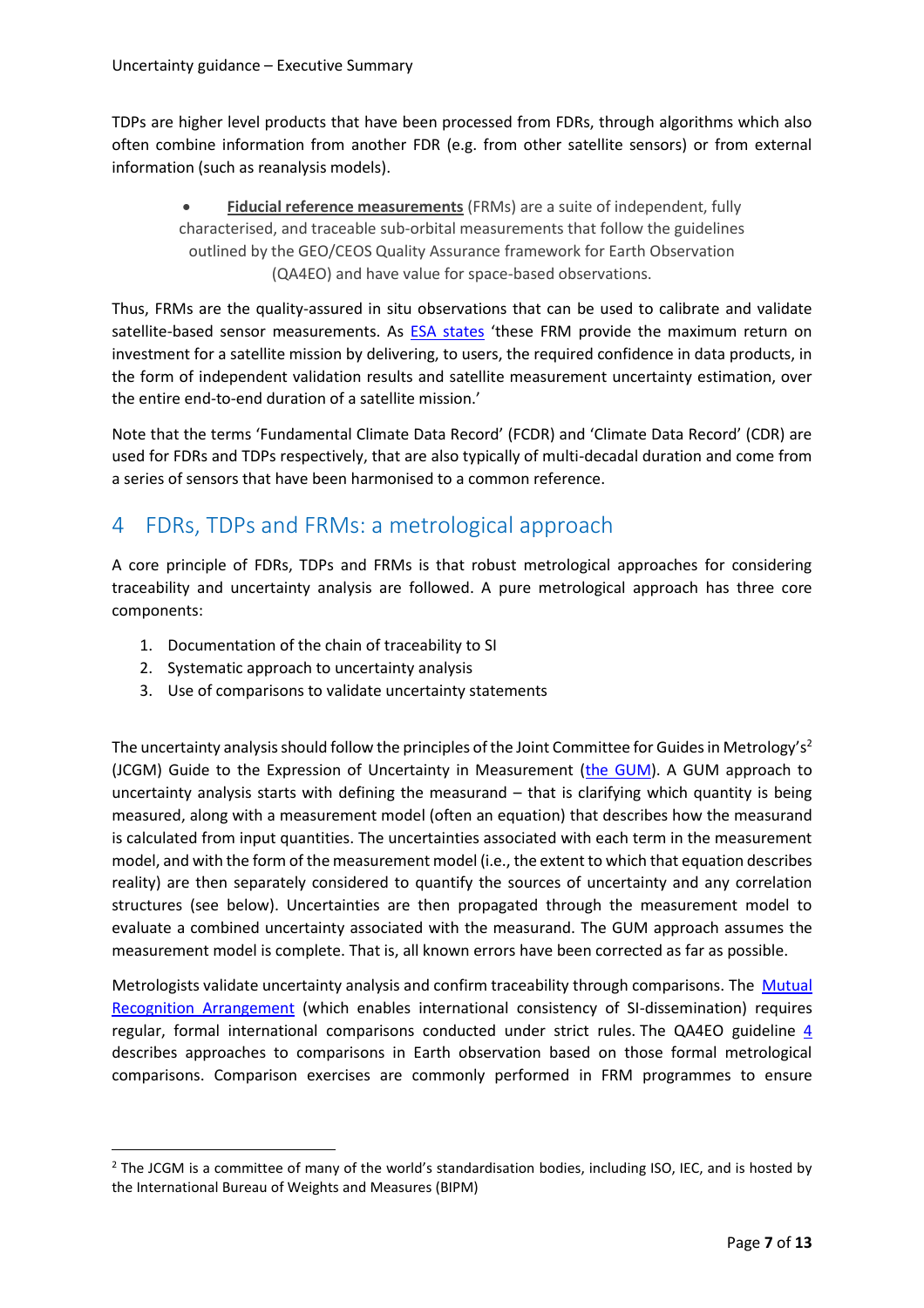consistency between different in situ observations; FRMs are also used for comparisons of satellite data sets.

#### <span id="page-7-0"></span>4.1 Uncertainties, errors and correlations

There is a difference between the concept of 'uncertainty' and the concept of 'error'. Uncertainty describes the spread of values around the measured value that can be ascribed to the measurand (conceptually the 'true value'). The error is the difference between the true value and the measured value. Known errors can and should be corrected prior to uncertainty analysis. Unknown errors are the consequence of measurement uncertainty.

Although the magnitude of an unknown error cannot be known, it is possible to make statements about whether the error in any one measurement is correlated with the error in another measurement. Such correlations arise from these measurements having the same underlying principle or being determined from the same underlying input quantities. For example, if a calibration is performed once every  $N$  measurements, then any error in that calibration will be common to all  $N$ measured values that use that calibration in their processing. Similarly, if a slope and offset are jointly determined by fitting a straight line to the same set of measured values, then there will be an inherent correlation between the errors in the slope and the offset.

Environmental observations are affected by both instrument uncertainty and natural geophysical variability. Therefore, it is necessary to distinguish correlations due to underlying physical processes from correlations due to measurement errors. Therefore, the term 'error correlation' is recommended. It is 'error correlation' because it is the unknown errors that are correlated. The 'uncertainty' cannot be 'correlated' (or 'random' or 'systematic') because the word 'uncertainty' simply describes the distribution spread and is always positive.

#### <span id="page-7-1"></span>4.2 Propagation of uncertainties and Earth observation processing levels

Two aspects of Earth observation data mean that error correlations must be considered differently from most laboratory measurements. First, data are rarely used in isolation – there is no single comparison between a satellite FDR and a single FRM. Instead, series of comparisons are made over long periods, often in different locations and between different instruments. Observations in FDRs are also combined in spatial averages and compared in long time series. Second, data are often processed through different 'levels' with different engineers and scientists involved in each level's processing. Therefore, there is a need for information to be shared from level 0 to level 1 to level 2 and so on<sup>3</sup>, that provides sufficient information for reliable uncertainty analysis at higher levels, and is provided in a way that does not require higher level processing to understand all the complexity of lower levels.

Therefore, at each level of processing scientists need to think about error correlations not only between the input quantities in their own measurement model, but also in the different output quantities being determined. Each measurement will have measured values at different times and/or locations, and some measurements will also have measured values at different wavelengths/frequencies or perhaps at different viewing angles. The time, location, wavelength, and angle represent different 'dimensions' along which measured values may have correlated or

 $3$  In satellite Earth observation the concept of "levels" is widely used. Level 0 represents the most raw quantity downlinked from the satellite (often a signal in 'counts'). Level 1 processing converts these 'counts' into a physical quantity (e.g. top-of-atmosphere radiance or an altimeter power waveform). Level 2 processing converts the level 1 product into a geophysical quantity (e.g. ground reflectance, surface temperature, retrieved atmospheric composition or altimeter ranges and sea state conditions). Higher level processing performs further geophysical transformations (e.g. to leaf area index) and/or performs spatial and temporal averaging (regridding).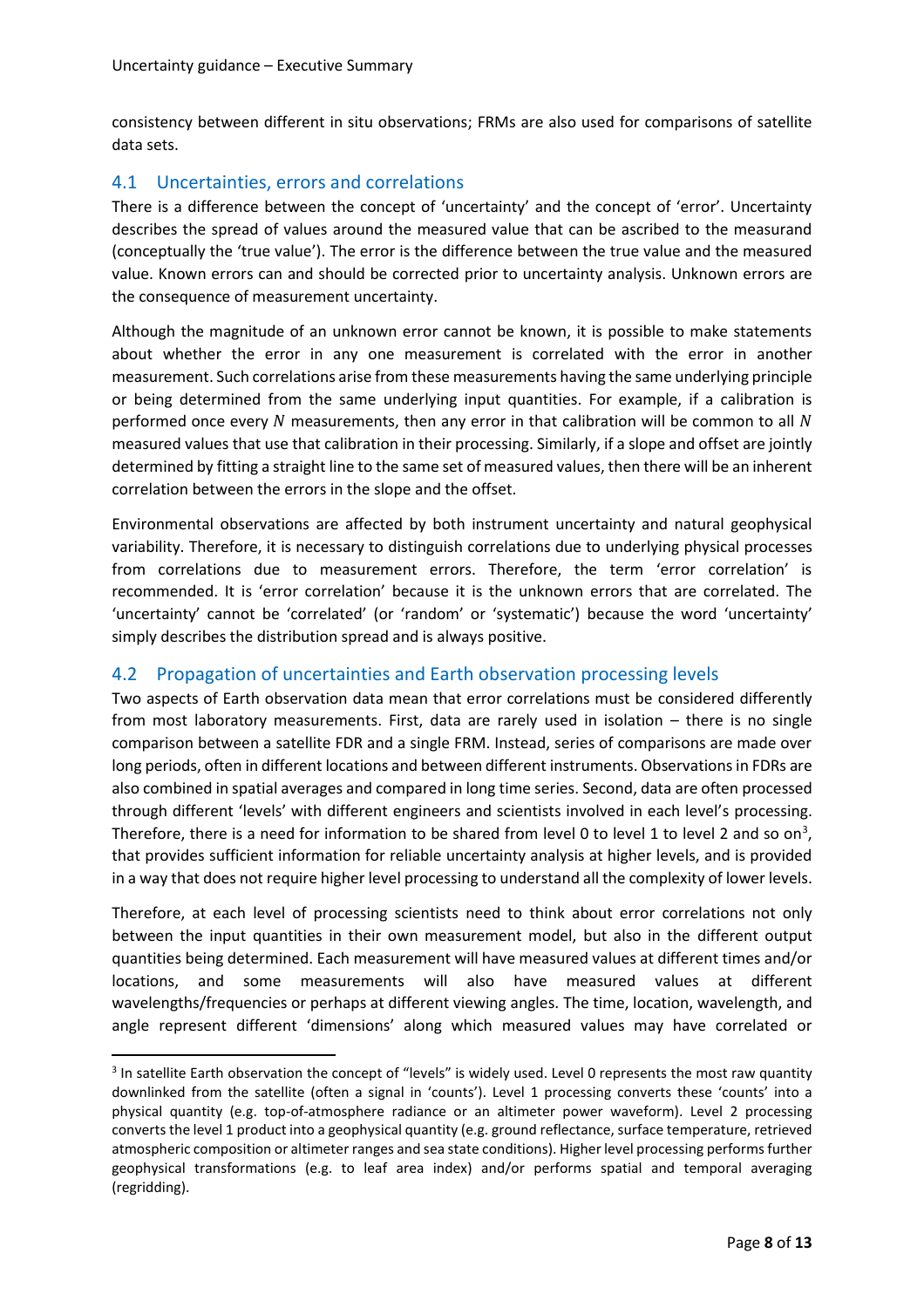uncorrelated errors. Other 'dimensions' may be appropriate – for example, there may be common (correlated) errors in measured values made by a single type of instrument in an FRM network that has a few types of instruments. In such cases, instrument type would be a 'dimension' for error correlation.

#### <span id="page-8-0"></span>4.3 Long-term data preservation and today's applications

Data sets are usually prepared for three types of application: operational use, research, and long-term data preservation. Operational use involves near-real-time data sets produced for time-critical applications. Such applications often do not need robust uncertainty analysis and simple summary uncertainty information suffices. Research applications (including higher level processing) may use data sets that are reprocessed with respect to the operational dataset. The reprocessing can bring more information in and, thus, use more robust uncertainty analysis. Here information about error correlation structures are valuable, but should be provided in a summarised and perhaps simplified form to enable the most useful information to be shared efficiently. Long term data preservation is about storing operational records, and reprocessed research datasets for future applications. This means that along with the data and uncertainties, all the information necessary to understand, and reproduce, the development of the summary data sets need to be stored. Long term data preservation requires the recording of all relevant information and decisions, including information about how uncertainties and values were derived.

#### <span id="page-8-1"></span>4.4 A pragmatic approach

The definitions of FDRs, FRMs and TDPs given above can be daunting, and the strict uncertainty analysis described in these guidelines may not be possible to be applied. This can be because of practical issues – such as limited time, expertise, or funding, or for scientific or engineering reasons – a source of uncertainty is not sufficiently well understood or accessible from the measurements that are taken, or perhaps relevant information is simply not provided by lower-level processes. The guidelines here provide an ideal approach, but practically, real FRMs, FDRs or TDPs may not be able to complete a perfect uncertainty analysis. They should, however, have statements of what assumptions and approximations have been made and should document, perhaps through a 'maturity' statement, which aspects have been evaluated in detail, and which have only been estimated. Sometimes comparisons will be used to estimate uncertainties, or the combination of several sources of uncertainty, rather than to validate independent uncertainty analysis. Sometimes a likely or maximum uncertainty value is estimated by expert judgement. If such decisions are well documented, particularly in documentation aimed at long-term data preservation purposes, it is acceptable to 'be pragmatic' about uncertainty analysis.

# <span id="page-8-2"></span>5 Methodology

There are five steps towards a metrological uncertainty analysis. These steps are described in further detail in other documents in this series and tools (document templates, guidelines for diagrams, format specifications and Python code modules) are available to assist with these steps.

#### <span id="page-8-3"></span>5.1 Step 1: Define the measurand and the measurement model

Defining exactly what is being measured and provided in a data set is often more difficult than it first appears. Even for an in-situ observation, the reading on the instrument (e.g., a temperature) may be different depending on how the measurement is made, i.e., on its input quantities (e.g., through a radiance measurement, or the expansion of mercury or the resistance of a thermocouple). And beyond that, the measurand of interest may be in how that reading relates to the estimate of the underlying physical phenomenon (e.g., air temperature near surface), or some representative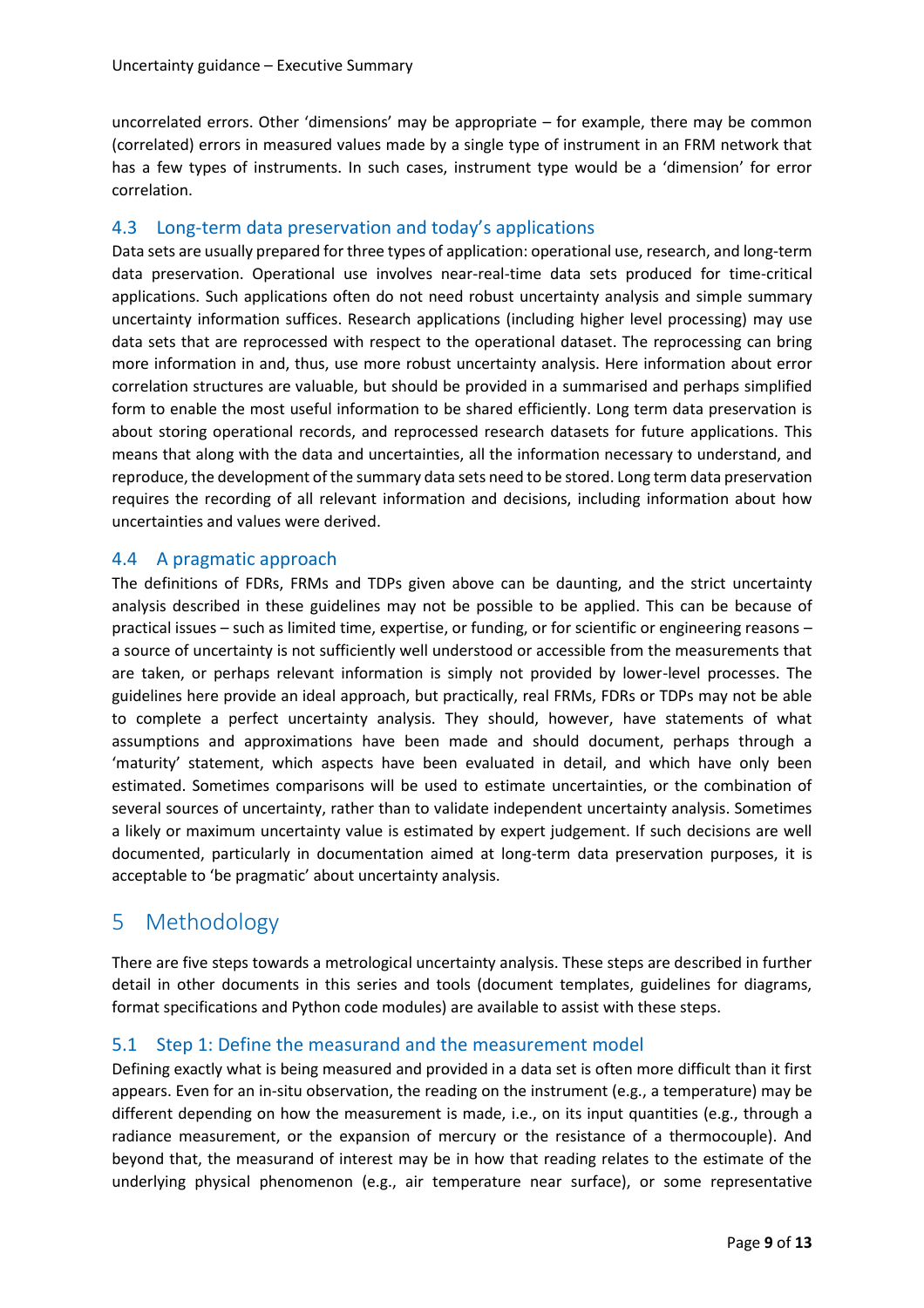phenomena (e.g., average air temperature in a grid cell of a model). Similarly, for a satellite observation, the measured signal, often in 'counts' needs to be converted to a physical quantity (e.g., top-of-atmosphere radiance within a spectral band). Processes such as orthorectification alter the perception of the measurand. Is an observation representing an average value within a pixel, or a peak value within a footprint? When satellite and in situ data are compared, they are likely to measure different things. For example, satellite-based measurements may relate to sea surface temperature as the top micron of the water, measured over a satellite footprint, whereas in-situ measurements may relate to sea surface temperature at a single point at a depth of a few tens of centimetres.

Furthermore, there may be questions of reference – is a range measured relative to the Earth's ellipsoid or to its geoid, for example. At higher levels of processing, where measured values are combined with models, the measurand may be even more difficult to define. However, defining the measurand is important both to describe the dataset to users and to enable clear thinking in the uncertainty budget. Sometimes, it is necessary to do separate uncertainty analysis for different linked measurands and propagate uncertainty between these steps(e.g., the uncertainty associated with the point temperature, the uncertainty associated with the average spatial cell temperature assumed from that point, and the uncertainty associated with comparing the in situ temperature to the satellite temperature all require separate analysis).

The measurement model itself may be able to be written as an equation with an analytical function. Or it may only be defined through code, particularly if iterative processes, non-linear fitting or machine learning techniques are part of the processing. Whether or not it can be written as an equation, the processes by which input quantities are combined to determine the measurand, is known as the measurement model. It is important to realise that there will be uncertainties associated with the form of the measurement model (whether the process it describes accurately describes reality) as well as with the input quantities that are used within it.

#### <span id="page-9-0"></span>5.2 Step 2: Establish traceability with a diagram

A visual representation of how a measurement and its traceability is achieved, along with visually representing the different sources of uncertainty, are highly valuable in assessing performance. Diagrams as described below are extremely useful mind mapping tools to help understand and communicate how a measurand is derived and to consider and share what the sources of uncertainty are. Diagrams show where terms come from and thus highlight sources of uncertainty in input quantities and in the approximations and assumptions inherent in the model.

There are different types of diagrams that can be helpful for different purposes. The guidance documents describe rules for and give examples of such diagrams. In real uncertainty analysis several of these diagrams may be used (and indeed new forms of diagram may be helpful). The 'rules' are there as a guide only; but following them provides a consistency between data products that can help the community's overall understanding.

**Processing diagrams** are usually given in the form of a flow chart. They describe the different processes that are carried out to derive the measurand and are particularly useful either as an introduction to different steps or levels (that are themselves analysed through other types of diagram), or where it is important for processing steps to be carried out in a specific order. These are commonly used for higher level processing (TDPs rather than FDRs). For a processing diagram to be considered metrological, rather than a standard flow chart, it is important to include sources of uncertainty in the diagram, for example by considering the assumptions and approximations at each step or the origin of and uncertainties associated with auxiliary information introduced at each processing step.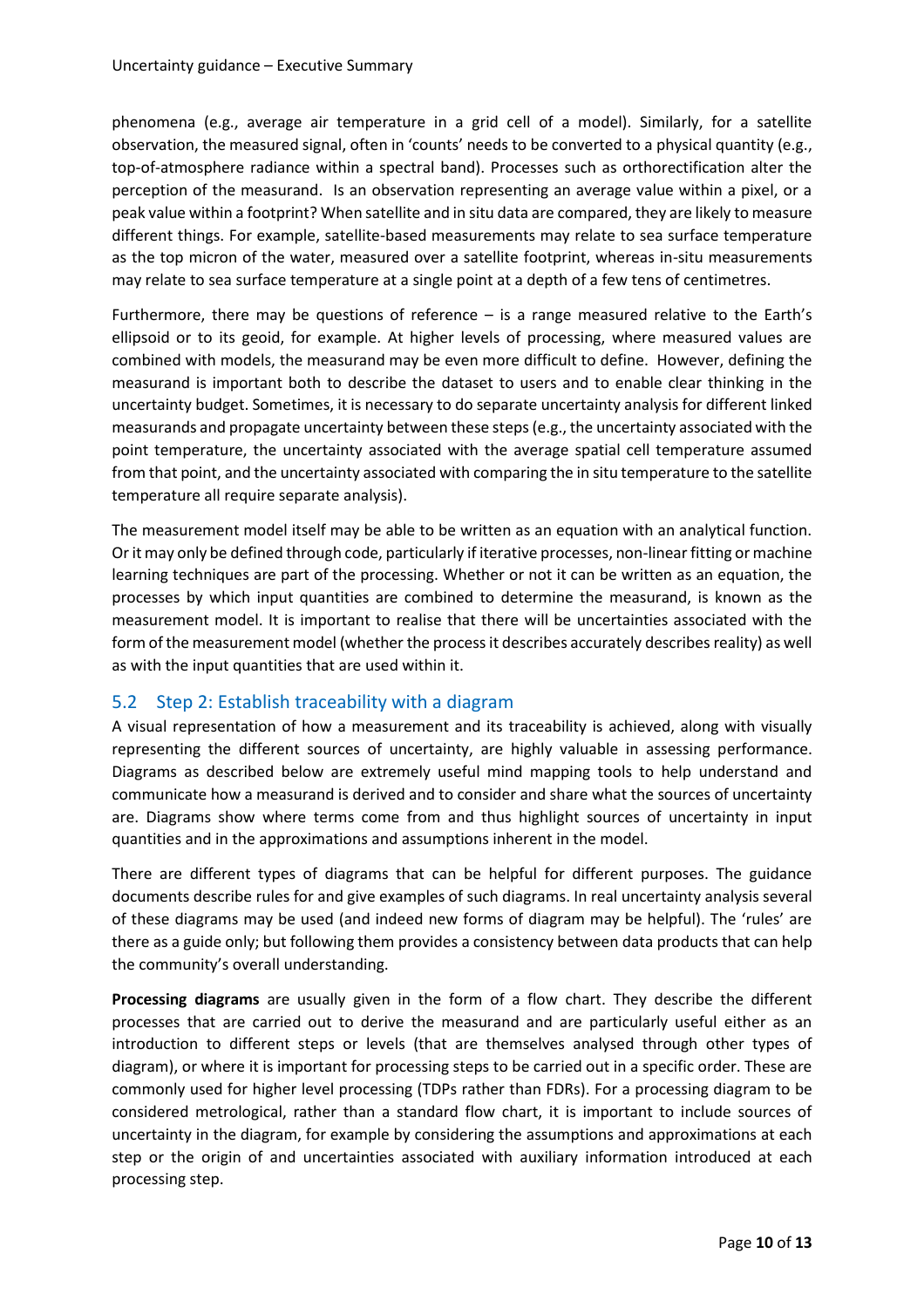**Uncertainty tree diagrams** are based on equations. The measurement model is written in the centre of the diagram, often with a +0 or + $\delta$  term added to account for the recognition that the model itself has uncertainty, and each quantity in the measurement model has a 'branch' showing the origin of that term (often further equations). At the edge of the diagram there are 'twigs' which list all the sources of uncertainty. An example uncertainty tree diagram is given in **[Figure 5.1](#page-10-0)**.

**Measurement traceability diagrams** are diagrams used to show metrological traceability where instruments are calibrated against other instruments. These use two different types of symbol used to represent instruments and the quantities that the instrument measures. They are used alongside an uncertainty tree diagram to give a more intuitive overview of the measurement process (e.g., amplifier, detector, aperture, rather than equations that give amplifier gain, detector responsivity and aperture area).

**Derivation diagrams** are diagrams that show how a measurement model is derived. Such derivation processes can themselves introduce approximations, and derivation diagrams can show up those approximations. A good example of this is the waveform model used to fit the waveform from a satellite altimeter over open ocean. The model is fitted to the measured signals to derive quantities such as the range and significant wave height. The derivation model can highlight the assumptions built into the form of the model – e.g., in this case, that the ocean waves have a particular distribution and that the antenna pattern can be assumed to be gaussian. The actual fitting of the model would make an uncertainty tree diagram, but the derivation diagram can help define what uncertainties are associated with the  $+0/+\delta$  term in the measurement model.



<span id="page-10-0"></span>**(a) Figure 5.1 The first FIDUCEO uncertainty tree diagram from [Mittaz et al 2019.](https://doi.org/10.1088/1681-7575/ab1705) Examples of other types of diagrams are given in the Process Document.**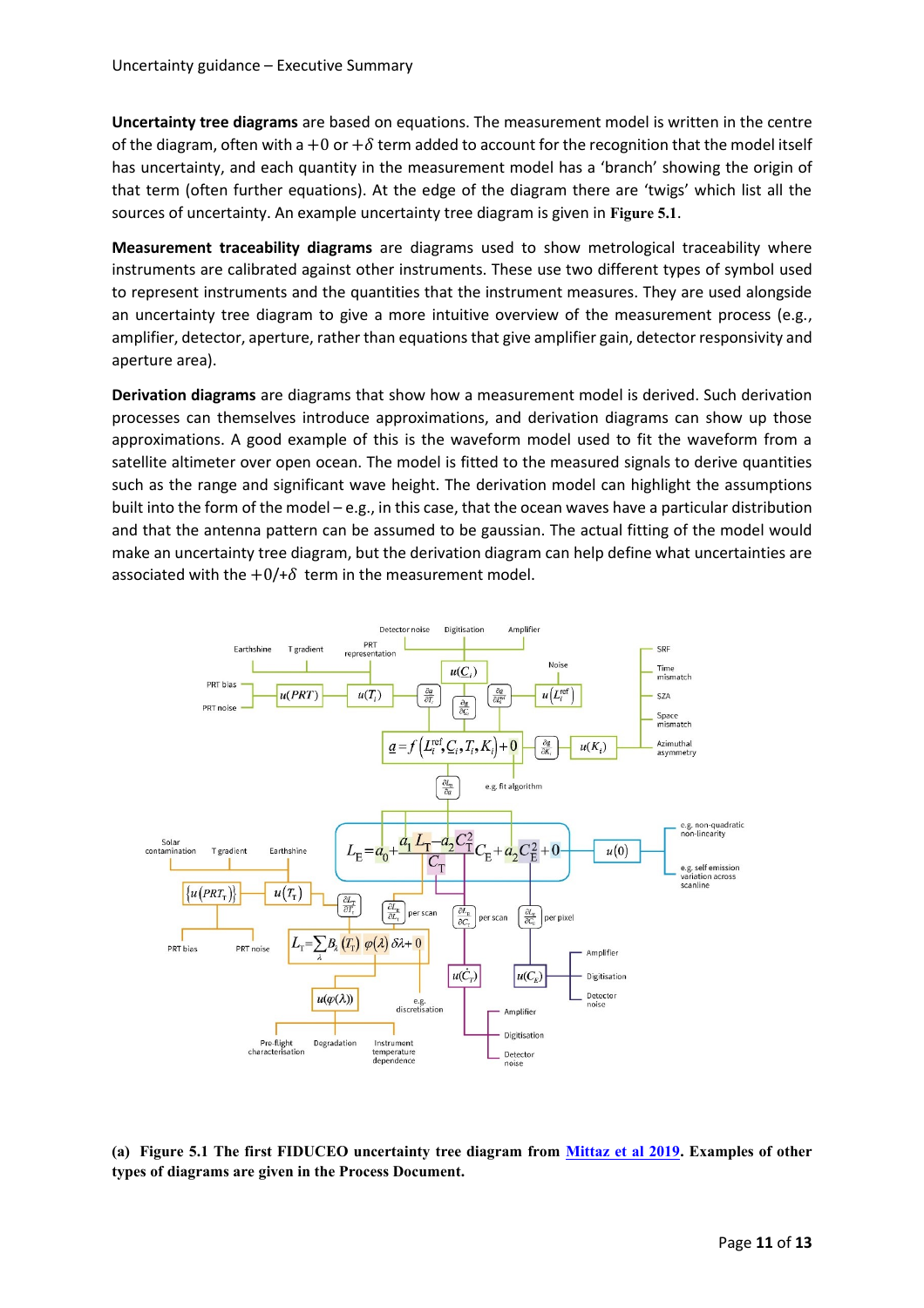#### <span id="page-11-0"></span>5.3 Step 3: Evaluate each source of uncertainty and document in an effects table

After the work in step 1 to specify the measurand, and in step 2 to identify where the input quantities of the measurement model all come from, it should be possible to get a list of sources of uncertainty (also known as effects). There are several things that need to be known about each effect and FIDUCEO and GAIA-CLIM used the concept of an 'effects table' to document, systematically the information that needs to be known about each effect.

The exact rows of an effects table will depend on the application, but there are several common requirements. This is for each source of uncertainty to identify:

- Which quantity in the measurement model it affects
- The magnitude of the uncertainty
- The shape of the probability distribution function for the uncertainty
- How the uncertainty associated with this effect is propagated to the measurand (the sensitivity coefficient)
- The error correlation shape and scale for all 'dimensions' (see section [4.2\)](#page-7-1) that are relevant both for determining the measurand and for subsequent 'higher level' processing or applications that perform averages and/or comparisons

Additionally, it is valuable to document whether the analysis in the table is mature (based on sound analysis with evidence and validated through independent comparison) or very immature (based on expert judgement) or somewhere in between.

The 'effects table' provides a common method for recording what is known about each source of uncertainty. This is valuable to think through the uncertainty analysis and for recording for long term data preservation purposes. Using effects tables that follow the documentary templates and examples given in the guidelines will lead to consistency within the community. The tools available also include ways of storing effects tables digitally.

#### <span id="page-11-1"></span>5.4 Step 4: Calculate the FRM/FDR/TDP and associated uncertainty

The next step involves processing the FRM, FDR or TDP through the measurement model and determining the associated uncertainties. It is common for the processes gone through in the previous steps to assist with refining the measurement model, and thus how the FRM, TDP or FDR is calculated. The analysis may also improve quality control and verification processes and lead to improved harmonisation of long term data sets that combine data from different sensors.

The uncertainty may be calculated separately for each individual observation (at different times, locations, and perhaps wavelengths, angles etc), or some examples may be analysed more thoroughly to provide a look-up-table that enables faster processing of the full data set. The choice will depend on processing times and data volumes.

There are two ways of processing uncertainties that are described in the GUM. Uncertainties may be processed using Monte Carlo methods (as in an ensemble analysis), or through the Law of Propagation of Uncertainties (a linearised Taylor expansion often recognised as 'the square root of the sum of the squares', although when there is error correlation a full covariance matrix is needed). Monte Carlo can provide better results for non-linear models and is the often the only option where the processing cannot be written analytically (e.g., in neural networks or iterative processes), however, it is computationally expensive and does not provide easy access to the importance of different sources